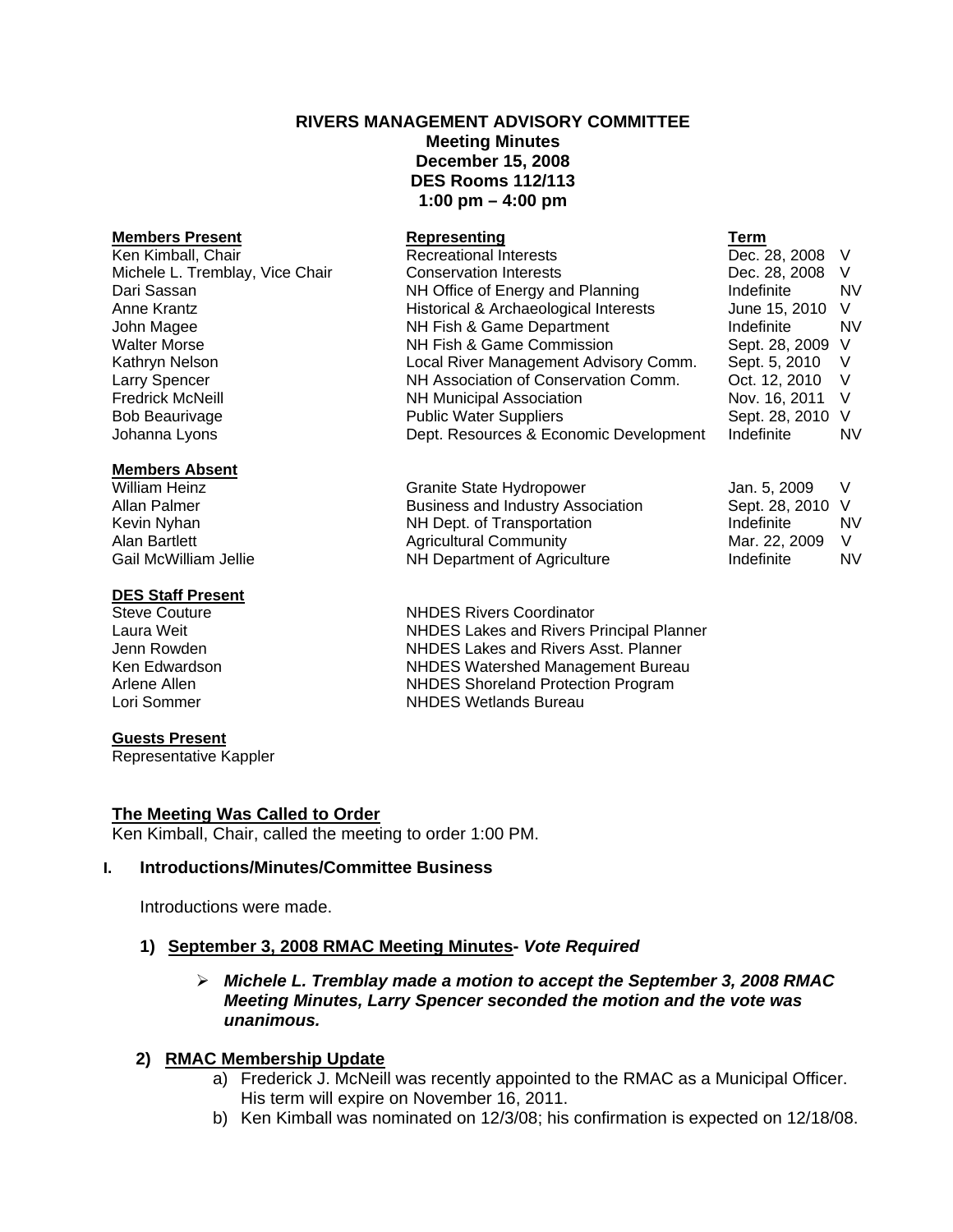- c) Michele L. Tremblay's nomination paperwork has been submitted.
- d) Bill Heinz's term expires in January and Alan Bartlett's expires in March.

#### **II. RMPP Budget**

 Budget Discussion: No new restrictions on the RMPP budget. Mileage reimbursements will continue to be submitted but there is no guarantee on payment.

The Fluvial Erosion Hazard Program did submit a budget line item for the next biennium. This includes establishing a Fluvial Geomorphologist, who would develop the program. The purpose would be to look at erosion potential of rivers and help develop ordinances to protect structures and property.

### **III. Water Quantity Regulation – Steve Couture**

Steve reviewed the document "Methods for Estimating Instream Flow Requirements for Protection of Aquatic Life," which describes the methods for estimating instream flow requirements that are used and accepted by DES in order to comply with surface water quality standards, withdrawals or diversion of water from surface waters. Steve explained that DES uses three methods for evaluating stream flow protection and water availability. Chairman Kimball recommended that a sentence or two be added in the background that clarifies that there are two separate assessment processes – one for 305(b) impaired waters and another under the Clean Water Act 401 - Water Quality Certification program. If accepted, this document would become general guidance, as opposed to DES administrative rule. The guidance document will be presented to the Water Quality Standards Advisory Committee for their consideration. It could potentially be moved to rulemaking, if approved.

• *Michele L. Tremblay made a motion that the document presented, "Methods for Estimating Instream Flow Requirements for Protection of Aquatic Life", be endorsed, second by Kathryn Nelson. Discussion held. Motion passed unanimously.* 

#### **IV. Sustainability Initiative – Jenn Rowden**

 Jenn provided an update of the Sustainability Initiative recommendations. There has been a capital budget request to increase stream gages and bedrock well monitoring. Seven of 15 new stream gages were installed in 2008. An additional eight will be installed in 2009. A new watershed report card initiative has begun and is available online to view water quality. A library of online documents is being considered for final reports and major documents produced by DES and can be accessed in one place. The NH Water Resources Primer is due out in December. This is a precursor to the State Water Plan. Draft legislation is being forwarded through the Exotic Aquatics Committee to increase the boat registration fee. A possible environmental fee may be added to property taxes for those who live along shorelands and rivers. The exotic program is also considering reducing herbicide use to control exotic species as a formal goal.

 Many of the recommendations from the Sustainability Initiative have been incorporated into the DES Strategic Plan, which is currently being developed. The Commissioner will be presenting the DES Strategic Plan at the January  $9<sup>th</sup>$  LMAC/RMAC meeting. His focus will be on climate change and ensuring the improvement of NH's environment. Specifically, he would like the LMAC & RMAC's perspective on – what data should DES be collecting and/or not collecting and what is most useful for people and how should it be presented.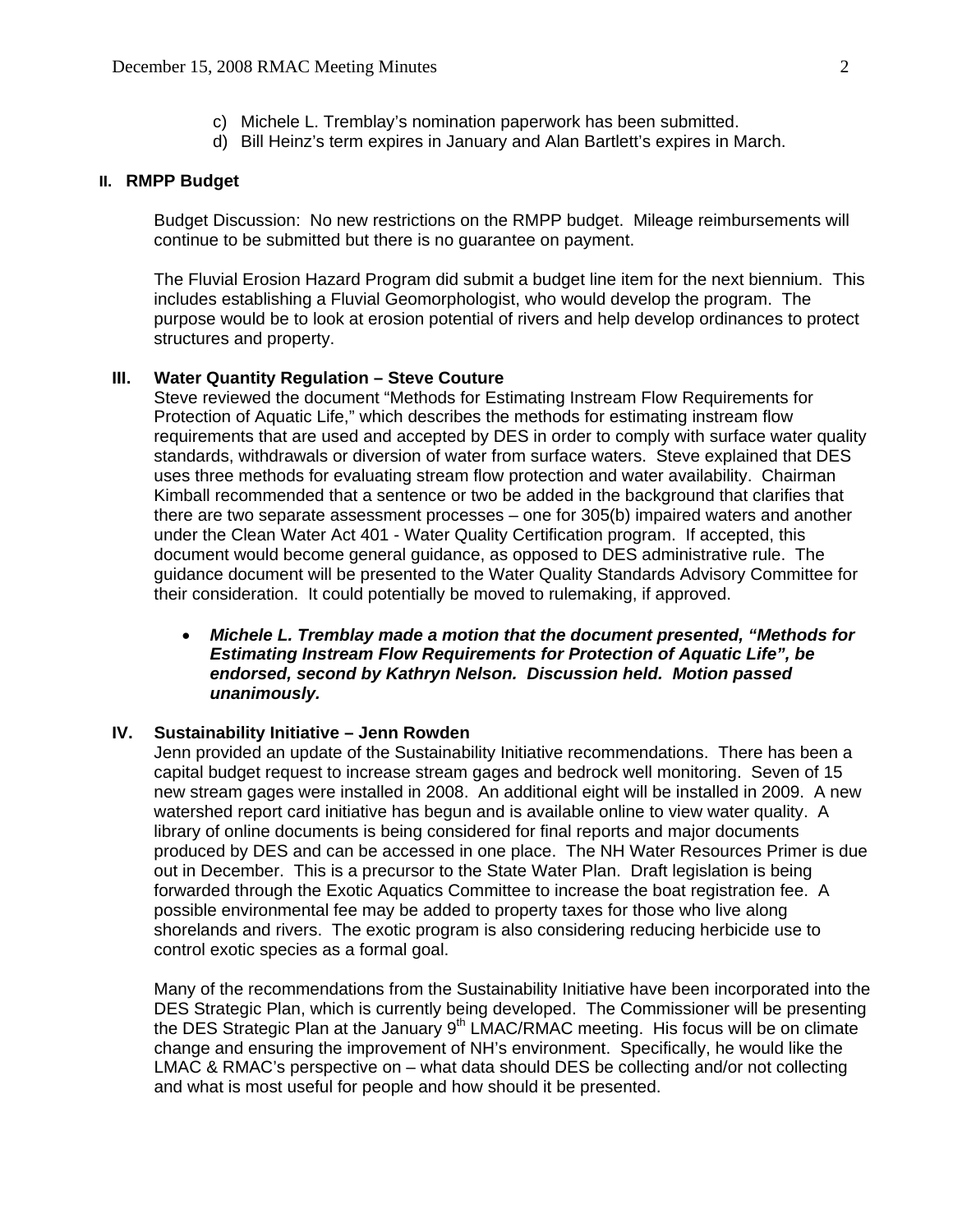## **V. LAC Permit Notification – Steve Couture**

Steve met with the Commissioner and Senior Leadership Team to review the RMAC's recommendation concerning changes to the LAC permit notification process. The Commissioner and Senior Leadership Team support the concept and will use the RMAC recommendation to develop a formal DES standard operating procedure. This will require applicants to submit information directly to LACs when applying for DES permits. There should be a final document by January  $9<sup>th</sup>$ .

### **VI. Legislation/Rulemaking/Other – Steve Couture**

1) LSR 656 CSPA – Arlene Allen, Shoreland Protection Outreach Coordinator Arlene reviewed the items that DES feels need to be corrected in RSA 483-B.

 It was then suggested that the RMAC Policy and Legislation Subcommittee met to review the LSRs and make recommendations to the RMAC. This would delay voting until bill text was final.

It was recommended that there be a mechanism included in the statute to adjust fees annually.

The subcommittee was asked to further investigate 483-B:9 (vi).

2) Alteration of Terrain Rules - Jillian McCarthy

The anti-degradation section has been removed from the proposed Alteration of Terrain Rules with the understanding that over the next year DES will establish a work group. There are now 12 interested stakeholders that want to work with DES to improve the process. The stakeholders understand and agree with the importance of anti-degradation, but feel it is too burdensome on the applicant. DES will be taking comments until the end of 2009, and will then submit a revision to include anti-degradation.

## • *Michele L. Tremblay moved to sign the letter from the Lakes Management Advisory Committee recommending that DES re-insert anti-degradation into the Alteration of Terrain rules by the end of 2009, second by Anne Krantz. Motion passed unanimously.*

3) LSR 743 Wetlands In Lieu Fee – Lori Sommer

This LSR would involve changes to the wetlands mitigation program. A stakeholder group was formed to develop stream crossings guidelines to be published by Fish and Game. The group has also been working on developing draft rules. It was decided to propose legislation this session to add language into RSA 482:A (28-31) that would establish a stream mitigation program to accept in-lieu fees. Lori distributed a handout describing how a stream mitigation program would work. There are three possible options an applicant could use to mitigate stream impacts:

- 1) restoration
- 2) protection of buffers along a stream
- 3) payment option \$200 per linear foot.

 If restoration or protection was not an option, then the amount paid would be based on the amount of impact to the banks and the channel. The funds would come into a DES account and within a year of that payment, DES would look for a good, local substandard crossing or restoration opportunity in the vicinity of the project where it occurred. If no good project was found, funds would be wrapped into the wetland mitigation watershed funds and spent when there is a project.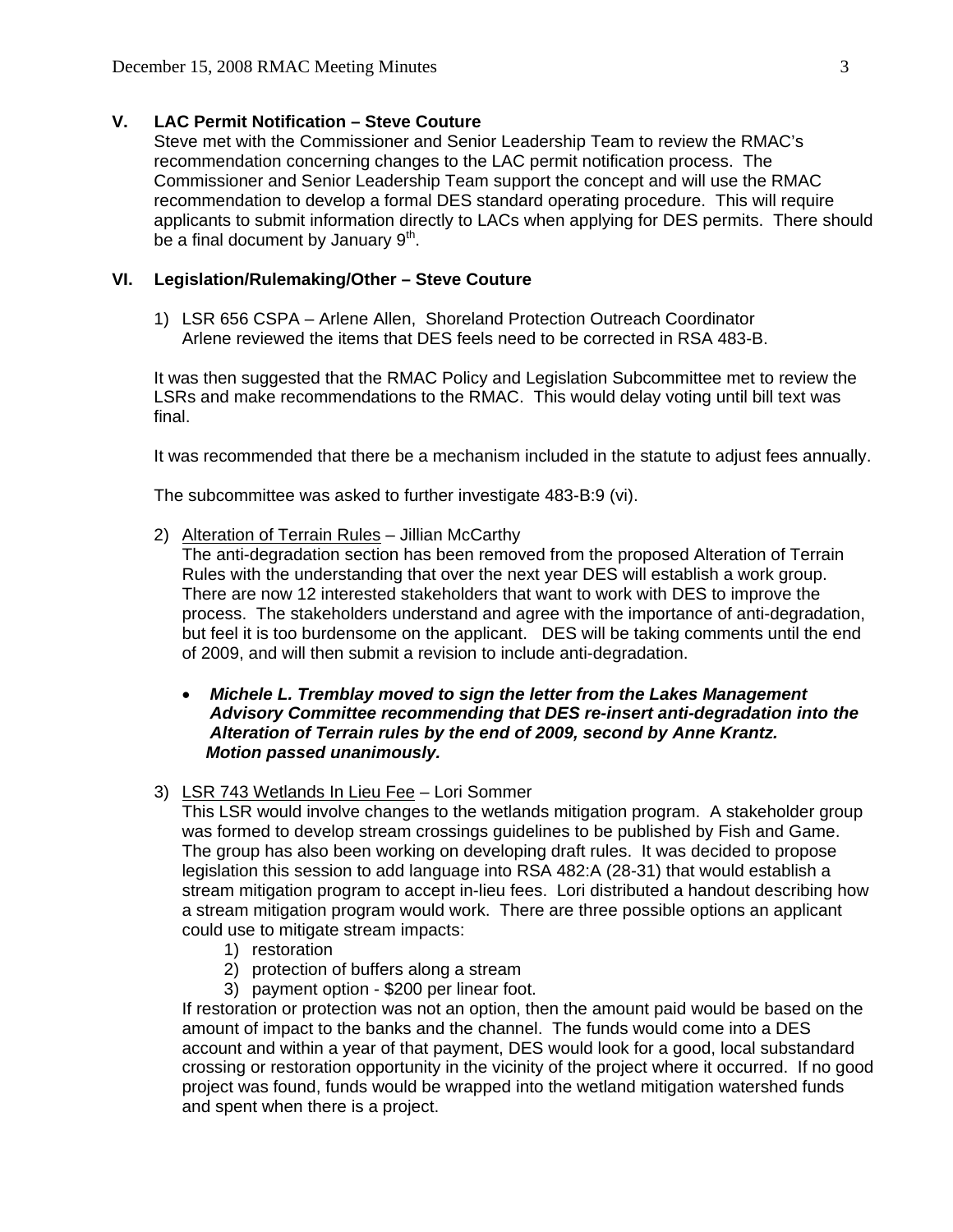Lori reported that the Merrimack River Watershed funds, which are about \$600,000, are ready to be released around February/March of 2009. Three other watersheds will also be released later in 2009.

- 4) LSR 197, Ammonoosuc River, Upper Reach Designation and LSR 150, Cocheco River Designation The Commissioner has moved both of these forward as legislation.
- 5) LSR 340, RMAC RSA 483 Amendments Steve Couture These amendments were reviewed at the last meeting.
- 6) RMAC Legislative Coordination Steve Couture Steve led a discussion to determine what role the RMAC would like to take in legislation this year as there will be two river designations, in which testimony and phone calls will be needed. Michele offered that the RMAC policy and legislative subcommittee coordinate with RMPP staff for testimonies, etc. Once final bill text is available the recommendation from the subcommittee will be used to form the testimony letter. Chairman Kimball asked Michele to bring an outline to the next meeting to show how the subcommittee will determine when RMAC assistance is needed for contacting legislators and providing testimony.
- 7) LSR 207, Fluvial Erosion Hazard Ordinance Steve Couture This is a recommendation from the Flood Commission to amend the Innovative Land Use Controls statute to allow communities to adopt Fluvial Erosion Hazard Ordinances.
- 8) LSR 969, an implementation of HB 710 recommendations that DES standardize its fee structure when applied to leasing.
- 9) Update of Flood Commission Report Steve Couture

 There was a meeting of agency heads with the Governor's Office. Two pieces of legislation are moving forward. The full Flood Commission Report will be incorporated by reference into the Climate Change Task Force Adaptation Plan. This will allow the Flood Commission Report to have a larger impact. Steve will be reporting to the Stormwater Commission on January 5<sup>th</sup> on the findings of the Flood Commission Report.

## **VII. Surplus Land Reviews (SLR)-Disposition of state-owned properties – Laura Weit, NHDES**

- 1) DOT 08-09: Town of Weare, (Piscataquog River) DOT recommends to not dispose of the parcel due to the natural quality and the presence of wetlands.
	- *Michele L. Tremblay made a motion to concur with the DOT Bureau of the Environment's recommendation against disposal of the property due to the important functions and values it provides. DOT should also consider transferring the property to another state agency or local municipality, with the understanding that a conservation easement be placed on it, to ensure the property is managed for its conservation values, second by Larry Spencer. Motion passed unanimously.*